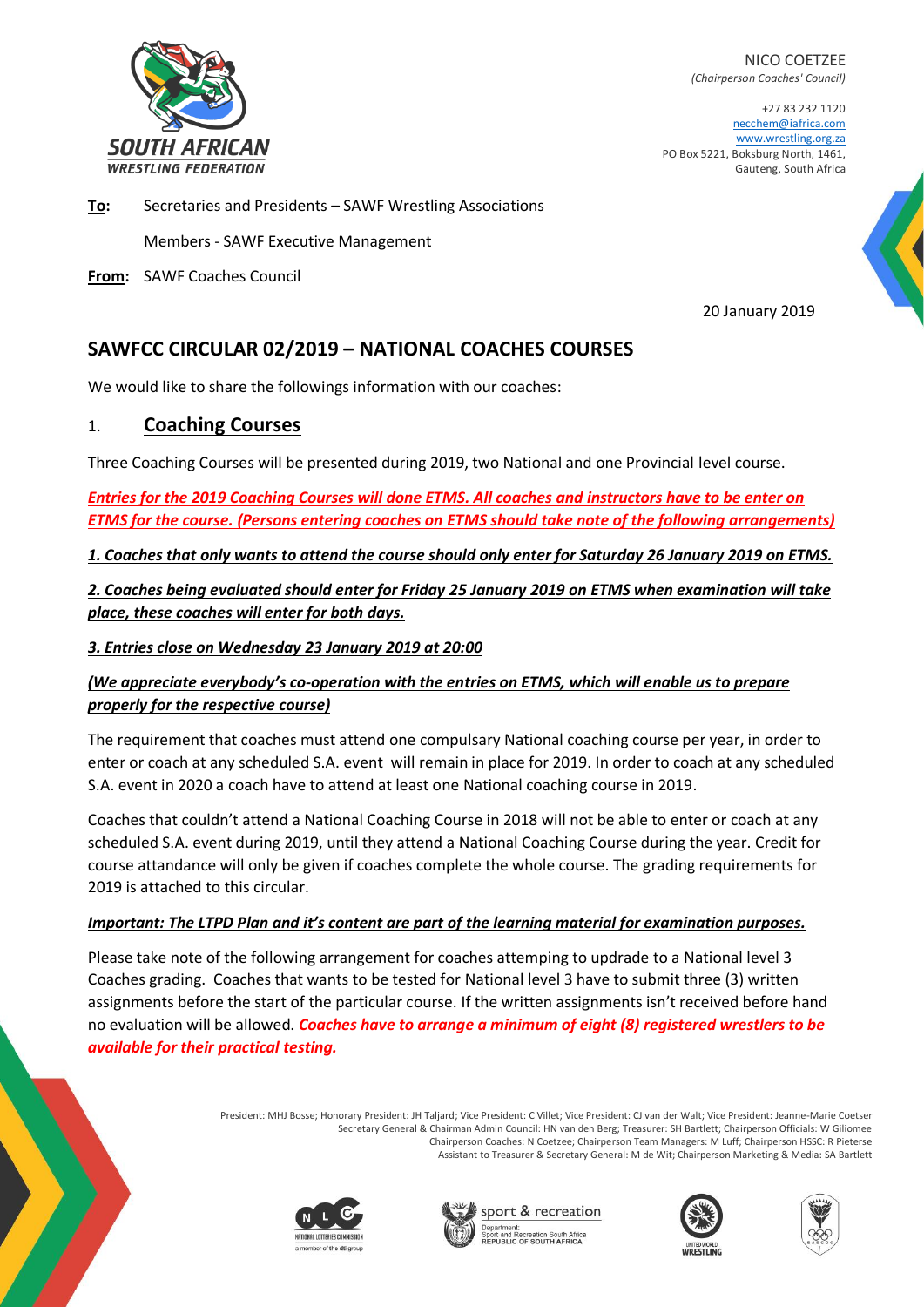

### *Details of courses:*

## **First course takes place on 25 and 26 January 2019**

• Venue: **Northern-Gauteng Wrestling Hall, Menlo Park Pretoria**

Registration: Friday 25 January 17h00 tot 18h30 (Only for Coaches that will be tested)

Saturday 26 January 07h00 tot 07h45

- The examination and practical testing for level 1, 2 and 3 takes place on Friday from 17:00. We will be available for the theorectical examination for coaches that wants to start earlier.
- All entries are done on ETMS as already indicated in this circular. *Once again we want to remind coaches that will be evaluated, to enter for Friday 25 January 2019 when the examination and practical testing will take place, these coaches enter for both days.*
- *Entries close on Thursday 24 January 2019 at 20:00*
- Associations and coaches must take note if coaches enter and don't attend the course without giving notice of their non-attendance will be held laible for the entry fees.
- Entry fee R350 and examination fees R100.

### **Second course takes place on 1 and 2 February 2019**

- Venue: **HTS Drosdy Stoeisaal – 40 Somerset Straat, Worcester Boland**
- Registration: Friday 1 February 17h00 tot 18h30 (Only for Coaches that will be tested)

Saturday 2 January 07h00 tot 07h45

- The examination and practical testing for level 1, 2 and 3 takes place on Friday from 17:00. We will be available for the theorectical examination for coaches that wants to start earlier.
- All entries are done on ETMS as already indicated in this circular. *Once again we want to remind coaches that will be evaluated, to enter for Friday 1 February 2019 when the examination and practical testing will take place, these coaches enter for both days.*
- *Entries close on Wednesday 30 January 2019 at 20:00*
- Associations and coaches must take note if coaches enter and don't attend the course without giving notice of their non-attendance will be held laible for the entry fees.
- Entry fee R350 and examination fees R100.